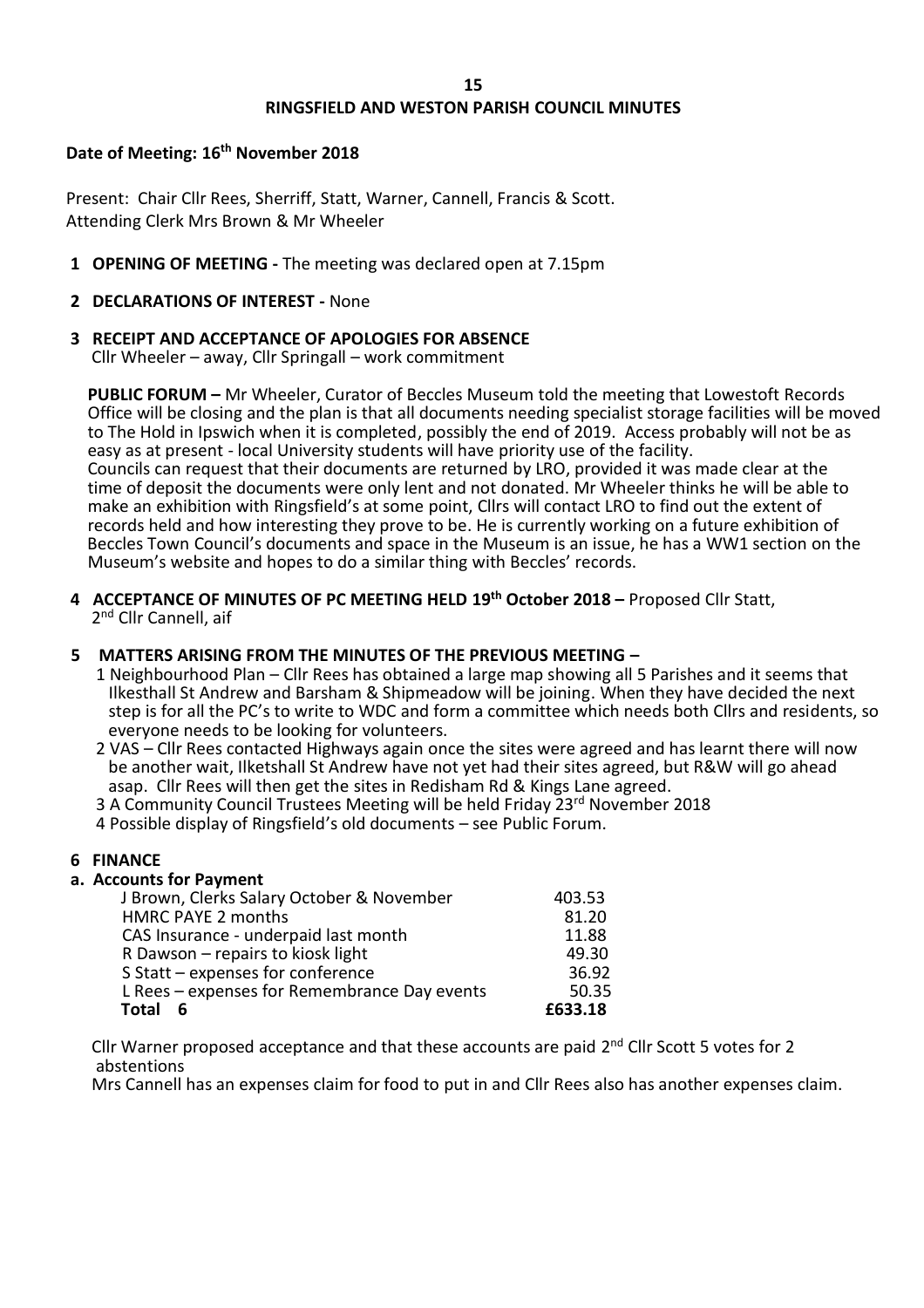### **b Accounts already paid -** None

 **c Receipts** – WDC CIL money £760.54, Car boot sale £204.48

### **d Bank Balance at 28th October 2018 £17,339.77**

 **e Internet Banking** – Clerk's application has been agreed, Cllrs Rees & Cannell still to start theirs.  **f Presentation of draft Precept budget to discuss –** After some discussion Cllr Rees proposed keeping the Precept demand at £6,500.00 for 2019/2020 again despite the Budget to Actual Spend Budget showing that expenditure will be nearer £7,000.00, 2<sup>nd</sup> Cllr Scott aif. The Clerk is to get some more quotes for grass cutting as this is one of the largest outgoings.

Cllr Statt handed over £191.00 cash to the Clerk, proceeds from a car boot sale in aid of the play area.

## **7 CORRESPONDENCE**

None.

## **8 PLANNING –**

## **a Applications Rec'd –**

 DC/18/4469/FUL. Mr Arnold, Woods at Harmony, London Rd. Retrospective application- approval of live/work building. Cllr Rees proposed refusal,  $2<sup>nd</sup>$  Cllr Francis aif for the following reasons:

- 1) It is not a complete application as this one mentions applications for 2 other structures which were not enclosed.
- 2) All previous conditions have not been fully met There is still a caravan on site and there is a question of what is happening with the foul water drainage.

### **b Decisions Rec'd - None**

The Clerk has not received any official notification re Development at Montrose Garage.

### **9 REPORTS**

### **County and District Councillors Reports –** None

#### **Parish Councillor Reports –**

 Cllr Statt attended a conference on Village Halls which was very interesting, she will supply Cllr Rees with notes from the event.

Cllr Rees is to do the newsletter and asked for any items she can include.

 Cllr Sherriff said that more teams are needed to play on Ringsfield's pitch, Clerk will put it on the website with instructions to contact Mandy. More players are needed for the home team Gillingham, contact Matt Smith for more details.

 There were very positive comments about the silhouette soldier seat on Russells Green and Cllr Statt proposed buying one or two permanent benches, she had a quote for £437.32 incl delivery and fixings for a concrete base and will get another, 2<sup>nd</sup> Cllr Cannell aif.

 Carols on the Green – Cllrs Rees & Statt will buy refreshments for the evening, the Clerk volunteered to compere the event. The Xmas tree will be donated this year.

 Cllr Scott volunteered to represent R&W PC on Beccles Patient's Group, Cllr Rees told him that any events he attends in the Beccles area can be as a rep for the PC. There are 2 new doctors at the HC and will soon be another nurse. The Centre has brought in a Consultant to reorganise the practise. There seems to be an appetite for future patient/doctor consultations via phone or email. Cllr Rees asked him to pass on her thoughts that the opening hours are no good for working people. Cllr Warner asked that the PC write to DC Marine to thank them for the plaque on the beacon and Martin King for his emotive poem 'Ghosts of Passchendaele' which was read at the event and to add beacon & plaque to insurance.

### **Clerk's Report – To include crime report sourced from Suffolk Constabulary's website.**

 1 crime reported in September: Burglary, Russells Green. Investigation complete no suspect identified. Dates of next year's meetings circulated, the hall has been booked.